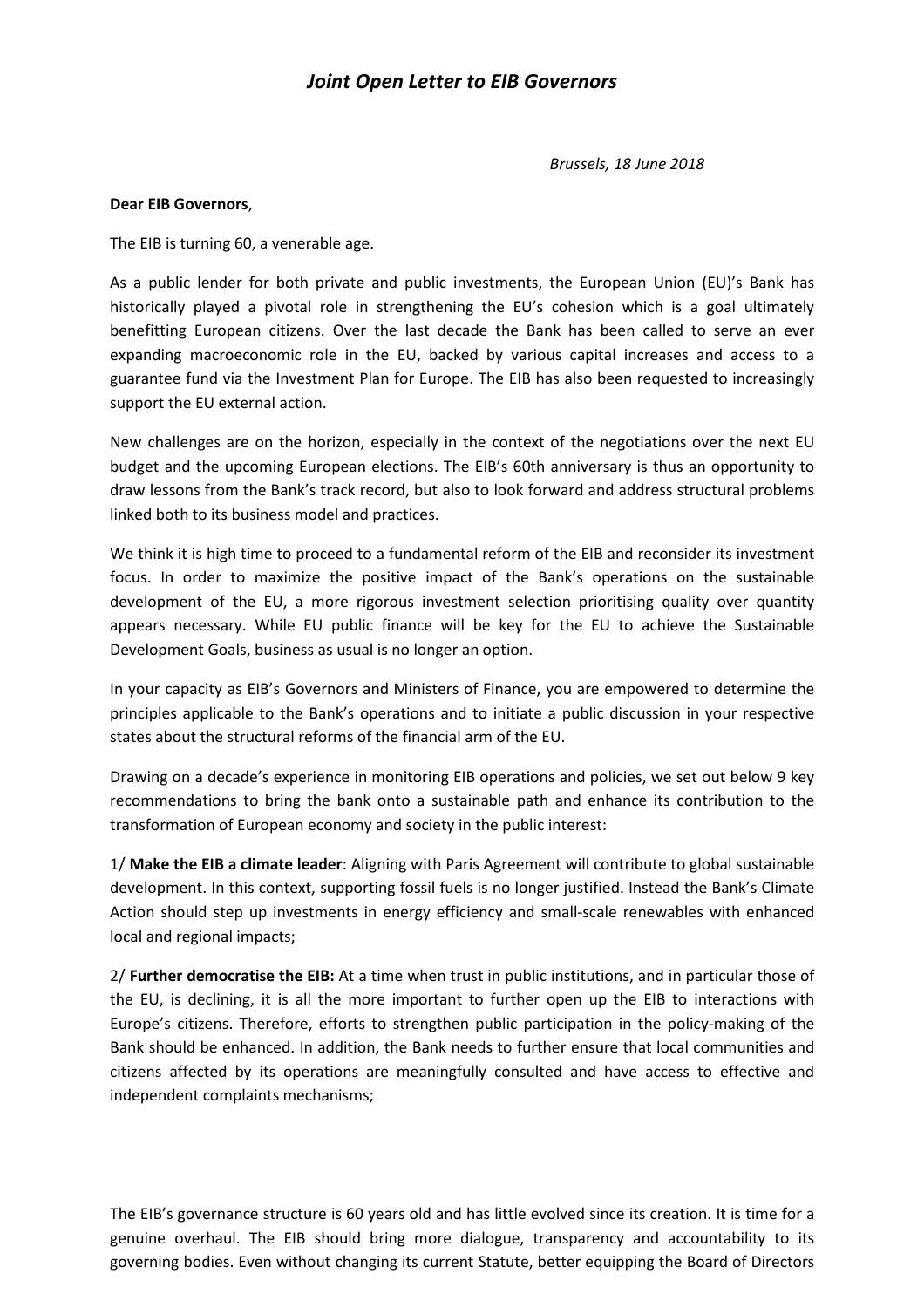- member states representatives - to fulfill its mission of controlling the Bank's management, would be a crucial step towards more informed, accountable and democratic decision-making;

3/ **Reinforce external scrutiny over the EIB:** A set of EU institutions are well-positioned to ensure the EU's values and standards are equally respected by the EU Bank. The European Commission, European Parliament, European Court of Auditors and the European Anti-Fraud Office should be awarded stronger competences to oversee and influence the strategic orientations, policies and operations of the EIB, therefore strengthening its accountability;

4/ **Raise the bar on transparency:** The EIB needs to step up its transparency at both governing bodies as well as project level. Instead of hiding systematically behind business confidentiality, the Bank should let the public interest prevail. A particular focus should be on raising the transparency of EIB operations via financial intermediaries (mainly commercial banks and investment funds);

5/ **Clean up EIB's act on tax havens**: In light of recent tax scandals, adopting a responsible taxation policy ensuring that the EIB does not finance clients involved in tax avoidance and tax evasion schemes would place the Bank in a leading position among public financiers;

6/ **Prioritise Human Rights**: the protection and promotion of Human Rights must become a priority for the EIB. The Bank needs to reinforce its due diligence at project level to ensure the projects it supports respect core values of EU external action and do not further Human Rights violations;

7/ **Public investments should not reinforce "Fortress Europe":** Recent moves to push the EIB to be more active in the defense and security fields, as well as into migration management and border control, are not in line with the EIB's primary missions and should not be part of the mandate of a socially and environmentally responsible lender;

8/ **Strengthen due diligence and control over investments**: It is high time for the EIB to really implement its self-proclaimed "zero tolerance to fraud and corruption policy". A series of investments in projects under corruption investigations cast doubt over the Bank's practices in this regard. The recent Dieselgate shows that the EIB needs to improve its monitoring and due diligence for all the projects it supports, especially when public support is granted to the private sector;

9/ **Cease disastrous financing of Public Private Partnerships**: The EIB's role goes beyond ensuring financial profitability for the Bank. It is responsible for ensuring that projects benefit European citizens and Member States also in economic terms. The EIB has supported several projects which turned out to be financial fiascoes for national debts as well as citizens, from the Castor project in Spain to various projects in Ireland, Greece or Spain identified by the European Court of Auditors. The public interest should prevail in all EIB-managed financial instruments.

We hope you will take these demands into consideration and act accordingly in your capacity of Governor of the EIB and Finance Minister,

In this regard, you can count on civil society's vigilance and support,

Yours sincerely,

On behalf of the signatories

 $\frac{1}{2}$ 

Xavier Sol, Director of Counter Balance